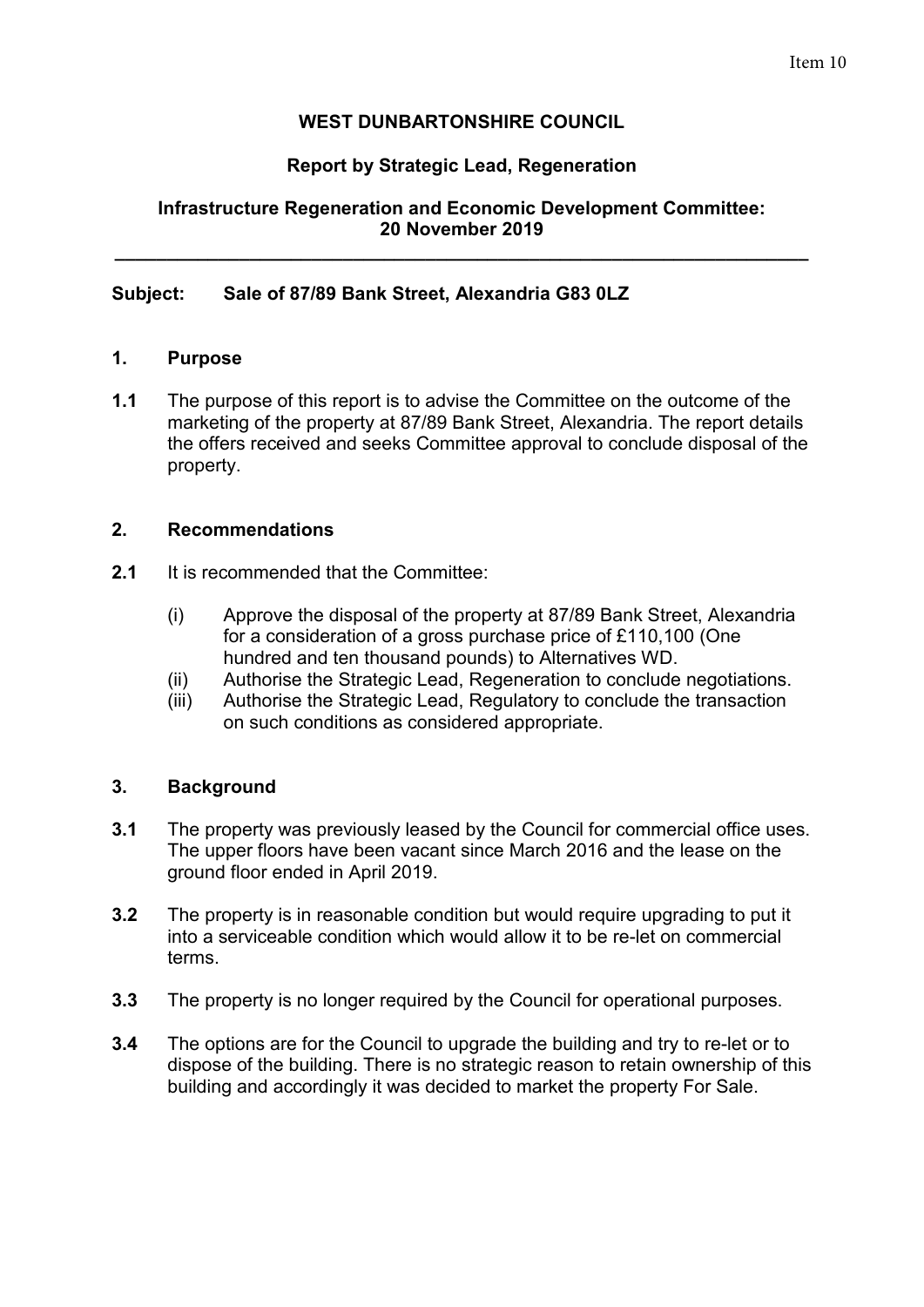### **4. Main Issues**

- **4.1** The property is not required by the Council for any operational purpose and is therefore regarded as surplus.
- **4.2** Retention of the property will cost the Council in terms of security and utility charges in the short to medium term.
- **4.3** There is no certainty as to how long it would take to get the building let and income producing and there would be ongoing management time involved in this process.
- **4.4** The property was marketed between June and August 2019, sales particulars (Appendix 1) were uploaded onto various property websites, including the Council's own website. An e-mailing campaign was undertaken to a comprehensive list of property agents, developers, solicitors and property companies. Two "For Sale" signs were also erected at prominent positions on the front and side of the building. Finally, the availability of the property was circulated on social media.
- **4.6** A closing date was set for offers of Tuesday Wednesday 27 August 2019 at which three offers were received ranging in value from £35,000 to £110,000.
- **4.7** The sale will result in a capital receipt for the Council of £110,000.
- **4.8** The highest offer is Alternatives WD a registered charity who intend to fully refurbish the building and convert it into a 6/7 bedroom residential unit for supported accommodation with live in staff. They intend to use the ground floor for a meeting room and office space.
- **4.9** Alternatives WD are a community based organisation providing safe accommodation and an intensive recovery programme for people affected by drug addiction. Their intention would be to completely refurbish the building in line with the policy on homes of multiple occupations. They intend converting the property to provide a 6/7 bedroom facility on the upper floors which will accommodate both entrants and in-house staff. On the ground floor they will provide a group meeting room and office space.

# **5. People Implications**

**5.1** There are no significant people implications other than the resources required by the Asset Management and Legal Services to conclude the proposed disposal.

# **6. Financial and Procurement Implications**

**6.1** The financial implications are that the Council will receive a capital receipt of £110,000 and will save on ongoing utility charges of approximately £1,000 per annum.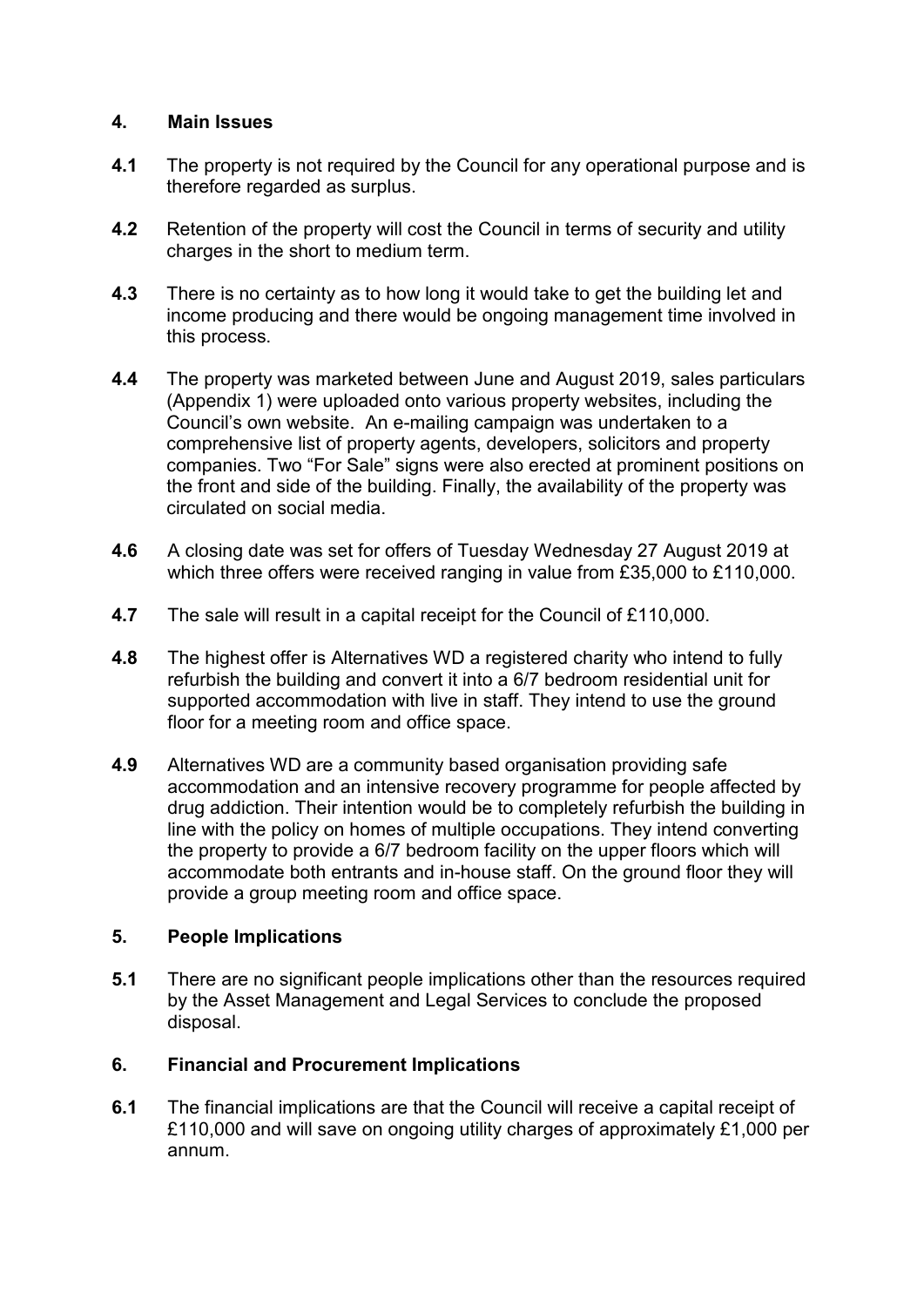**6.3** There are no procurement implications arising from this report.

# **7. Risk Analysis**

- **7.1** The offer from Alternatives WD is conditional upon them receiving a satisfactory survey report and valuation. It is also conditional upon them obtaining planning permission for a change of use. A time limit of 6 months will be imposed for change of use to be applied for and granted.
- **7.2** There is clearly a risk that the purchasers do not proceed with the acquisition due to factors which may arise out of their due diligence or due to difficulties with obtaining funding.
- **7.3** If the preferred bidder did not proceed with the acquisition on the agreed terms, we would recommend that the property be re-marketed.

### **8. Environmental Sustainability**

**8.1** The Strategic Environmental Assessment legislation will be considered and taken into account as part of the planning application assessment

### **9 Equalities Impact Assessment (EIA)**

**9.1** An Equality Impact Screening did not indicate any further action required

#### **10. Consultation**

- **10.1** Consultations have been undertaken with Legal in relation to the proposed disposal.
- **10.2** Wider consultation will take place during the Planning Application process.

### **11. Strategic Assessment**

- **11.1** By agreeing to this proposal the Council will assist in the provision of an exclusive required service solely for residents of West Dunbartonshire.
- **11.2** A prominent town centre building will be refurbished and brought into beneficial use for the benefit of the community.

**Jim McAloon**  Strategic Lead, Regeneration Date: 28 October 2019